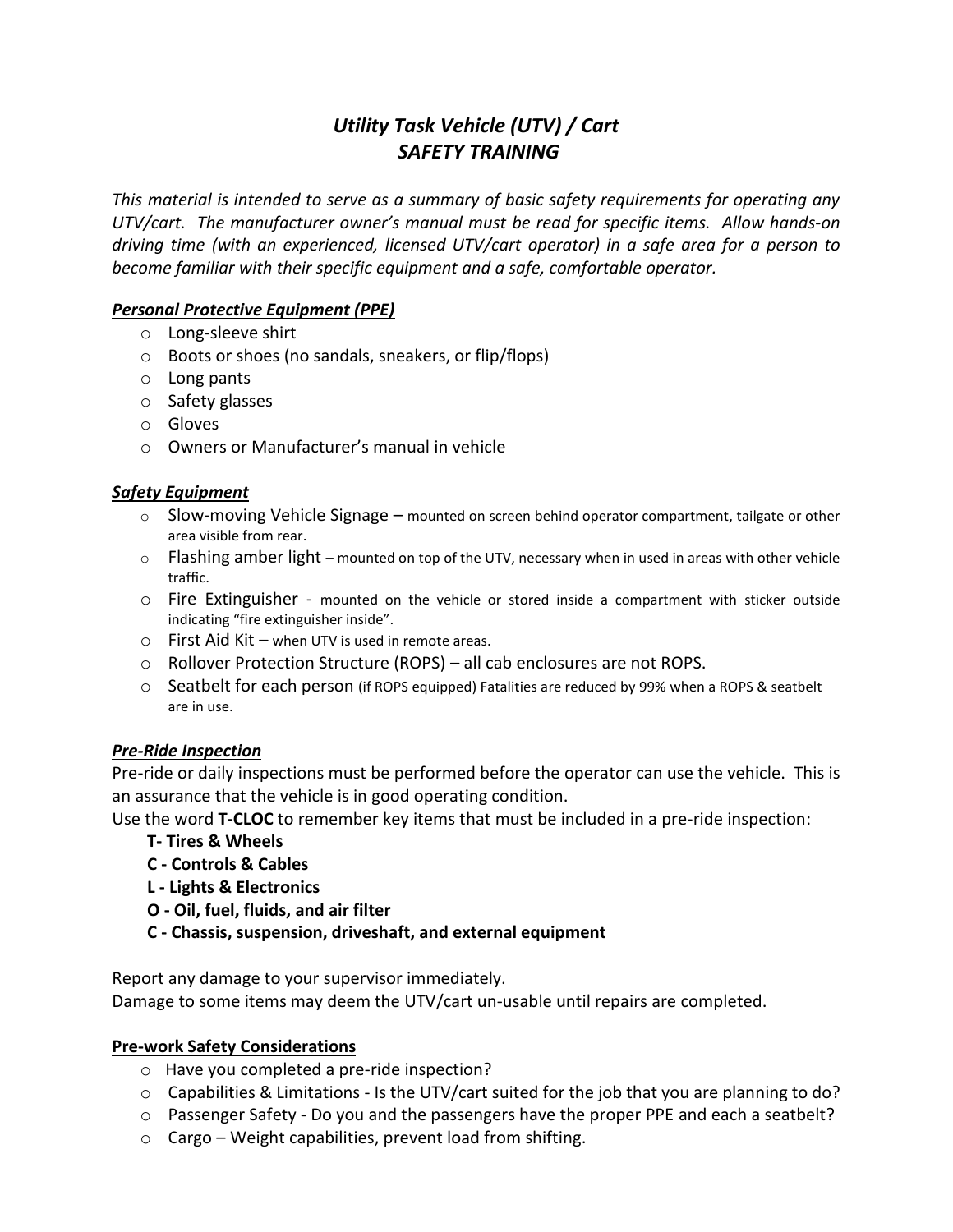### *Transporting a UTV/Cart*

- $\circ$  Must be transported on trailers not in the bed of pickup trucks.
- o Fasten your seatbelt and wear appropriate PPE during loading & unloading.
- o Loading ramps…
	- Must be rated to support the combined weight of the UTV/cart, the operator, equipment and cargo.
	- Wood boards cannot be used as ramps.
	- Ramp must be secured into place before loading or unloading.
- $\circ$  Secure the equipment with sufficient tie downs -2 in the front and 2 in the back even when the trailer is equipped with sides and tailgate.

## *Basic Operator Requirements & Safety Tips*

- $\circ$  UTVs and most carts are not street legal and should refrain from use on public roads.
- $\circ$  When operating a UTV/cart in a remote area, inform your supervisor of the intended route and return time.
- $\circ$  Employees must practice caution and use normal speeds  $-NO$  EXCESSIVE SPEEDS especially on rough terrain.
- o Keep arms and legs inside the UTV/cart at all times.
- $\circ$  Passengers must be tall enough to reach the handholds with their backs to the back of the seat and their feet flat on the floorboard.
- $\circ$  Passengers should ride in their own seat, with a seatbelt fastened, and not in the cargo area.
- o Drive slowly turn smoothly to avoid rollovers and overturns. When hauling cargo, the vehicle's center of gravity is raised, increasing the possibility of an overturn.
- o When hauling cargo, be sure to make periodically do a physical and visual checks to be sure the load is secure.
- o Drive straight up and down slopes before making a turn; avoid side slope navigation. Turning midway through a slope increases the potential for an overturn. Stay clear of ditches and embankments.
- $\circ$  Operators must back up cautiously look to the sides and in the back for bystanders, animals or children.
- $\circ$  Keep alert to signs of vehicle defects, such as unusual noises or vibrations (take immediate action if you find a problem).
- o If you incur a rollover, keep your hands, feet, and arms inside the UTV/cart. Do not attempt to jump out!
- o Refrain from eating, drinking, using a cell phone, radio or other distractions that interferes with your driving.
- o UTV/cart use for personal gain or access is prohibited.
- $\circ$  MSU Policy No drugs or alcohol allowed anytime and anywhere during work hours. This policy carries over to all types of vehicles and your employment during work hours.